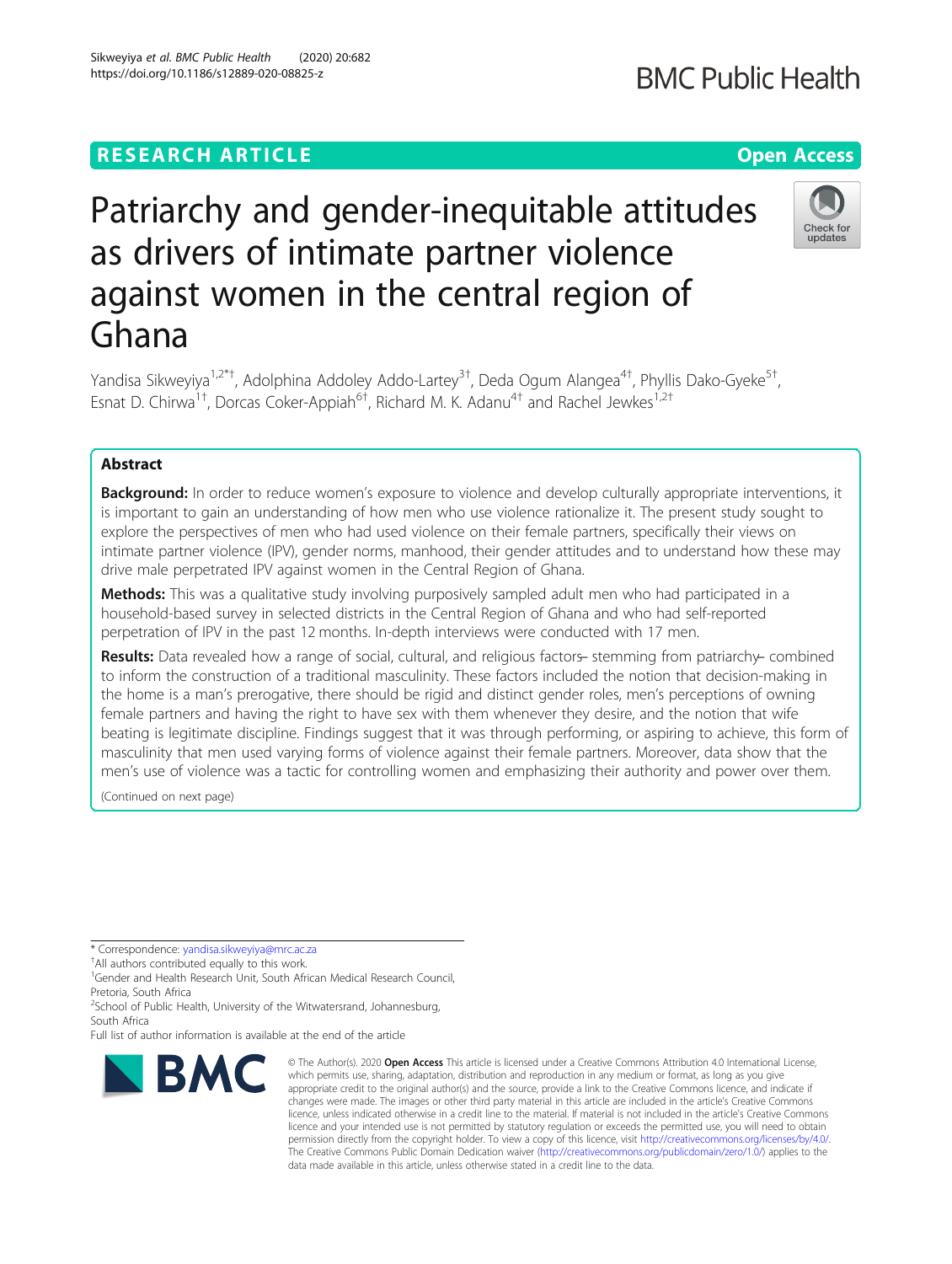#### (Continued from previous page)

**Conclusions:** Developers of interventions to prevent IPV need to recognize that there is a coherent configuration of aspirations, social norms and behaviours that is drawn on by some men to justify their use of IPV. Understanding the perspectives of men who have perpetrated IPV against women and their motivations for perpetration is essential for interventions to prevent IPV. This is discussed as drawing authority from 'tradition' and so engaging traditional and religious leaders, as well as men and women throughout the community, in activities to challenge this is likely to be particularly fruitful.

Keywords: Intimate partner violence, Patriarchy, Gender-inequitable attitudes, Masculinities, Ghana

### Background

In Africa intimate partner violence (IPV) is widespread [[1\]](#page-9-0). Whilst there has been relatively little research on IPV conducted in Ghana, published studies have shown that more than one third of women report being abused in some form or another [\[2](#page-9-0), [3\]](#page-9-0). A nationwide study on violence against women (VAW) in Ghana reported that 33% of women experienced physical violence at the hands of their current or previous partners, 29% of women had their first experience of sexual intercourse by force, whilst 33% of the women had been touched inappropriately against their will [[3\]](#page-9-0).

Women's vulnerability to experiencing IPV is exacerbated by their relative lack of material resources, which creates dependency on male partners, as well as community norms of male dominance and acceptance of violence, with cultural ideologies that place women in subordinate positions [[2](#page-9-0), [4](#page-9-0), [5\]](#page-9-0). These structures of domination and exploitation of women, which heighten their vulnerability to violence, obtain legitimacy from patriarchy [\[4,](#page-9-0) [6](#page-10-0), [7\]](#page-10-0).

In Ghana, the reports of exposure of so many women to violence points to a socially normative element in the use of IPV, yet its legitimacy is still contested. A recent study found that wife beating is commonly reported to be unacceptable, however a proportion of those interviewed asserted that it was justified in some circumstances, including when a woman disobeys her husband, neglects the children or refuses to have sex with her husband [\[8](#page-10-0)].

In the context of very high prevalence, these contested narratives of the acceptability of violence indicate both the need for interventions to prevent IPV and the possibility of building upon existing social disagreement to develop and deploy interventions working the discursive space of violence acceptability and the practical space of demonstrated assistance to women experiencing IPV. Understanding how narratives of acceptability of violence operate to create vulnerability for women and to justify the use of violence against them by male partners is critical for efforts directed at social change. This requires a much deeper understanding of how men who use violence understand and justify their behaviours, and the paths through which they seek legitimacy for it.

A starting point for research to understand men's use of IPV is a theoretical understanding of Ghanaian society as deeply patriarchal [[9\]](#page-10-0). There are distinct gender roles, with women expected to marry, bear children, keep the home and nurture children, whilst being available sexually for their husbands [\[8](#page-10-0)], while men are chiefly expected to work, earn and provide for their families [\[9](#page-10-0)]. Ghanaian patriarchy provides the framing of gender inequality and concomitant unequal power, social values, entitlements, and roles. In this context men construct and perform masculinities, which express their identities, aspirations and values, in their social relationships with other men as well as with women. Connell [\[10](#page-10-0)] argues that in any setting there are multiple masculinities, all of which draw on the patriarchal privilege, but they have an uneven relationship to domination and control over women, and also are held with unequal esteem by other men. Some masculinities are much less violent than others, and emphasise to a greater extent men's responsibilities and position them in a supportive and cooperative relationship to women. Others are predicated much more strongly on dominance and control over women, often with men's success and honour viewed through the lens of their ability to do this, and violence or threats are strategically used to achieve this position over women, teach them gender hierarchy and punish transgressions. These, and other, different models of manhood sit uncomfortably side by side within a community, with their relations unequal and contested. Among them there is usually a communal cultural model of masculinity that is most widely recognized as an ideal and superior to the other masculinities [\[11,](#page-10-0) [12](#page-10-0)]. This is described by Connell as hegemonic masculinity [\[10\]](#page-10-0). In the hierarchy of masculinities, the dominance maintained by the hegemonic masculinity is attained through a social agreement, rather than through violent suppression of the subordinate masculinities [\[13](#page-10-0), [14](#page-10-0)].

Hegemonic masculinities, as an ideal, reflect a masculine position which is aspirational as often as it is occupied. For example, in most societies it includes elements of ideas of men as providers, and these are esteemed and aspired to by both men who are financially able to occupy this role as well as by men who may be marginallyor un-employed and struggle to do so. In sub-Saharan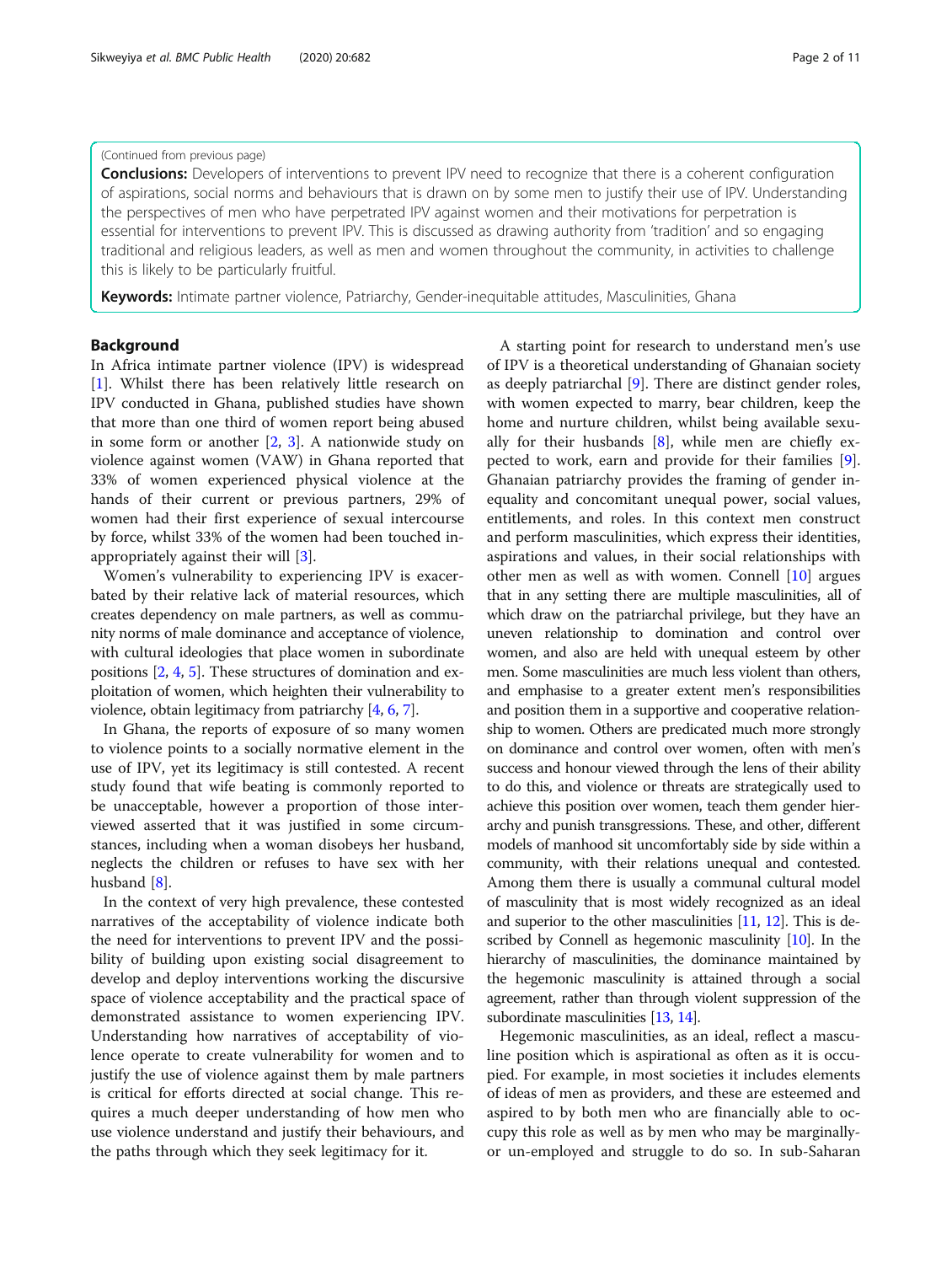Africa hegemonic masculinities invariably express men's power and dominance over women, but the role of men's violence in achieving this is contested. Wood et al. [\[15](#page-10-0)] argued that amongst the Xhosa in South Africa it is men's power of verbal persuasion which is more highly regarded, although violence may be used at times when persuasion fails. In other settings or among other groups within that setting, violence may be more readily deployed by men. There is considerable debate in the literature [[16\]](#page-10-0) about whether the use of violence makes men feel good, and much as it is often legitimated as 'discipline', it is often asserted that it does not if viewed as 'loss of control'. A further pertinent element of this debate is elucidation and understanding of how men justify their use of violence to deflect blame for it, where they see the act as blameworthy, and to deflect the stigma that might otherwise be accorded to men who 'lose control and are violent' [[16\]](#page-10-0).

For those who seek to end women's exposure to IPV, and develop culturally appropriate interventions, it is critical to gain and understand the perspectives of men who perpetrate IPV against women, their motives and justification for perpetrating it. In this paper, we draw on the narratives of men who acknowledged their use of violence over their wives and girlfriends in Ghana and show how a range of social, cultural, and religious factors-flowing from patriarchy intersected to inform the construction of a traditional masculinity, and how men draw on this to legitimize their violence.

# **Methods**

#### Study design

This qualitative study was conducted during the preintervention phase within a larger trial that assessed the community level impact of the Rural Response System (RRS) intervention (registered on [ClinicalTrials.gov](http://clinicaltrials.gov) Identifier: NCT03237585). The baseline survey for the larger trial used a multistage stratified cluster random sampling process to select participants. Full details regarding the sampling approach for the larger trial are de-scribed elsewhere [[17,](#page-10-0) [18](#page-10-0)].

The primary objective of the RRS is to reduce and prevent VAW in Ghana. The RRS uses the strategy of trained community members known as communitybased action teams to undertake awareness-raising on VAW as well as providing support to victims of violence to access justice. For this study, in-depth interviews (IDI) were conducted with men who had self-reported in the quantitative baseline survey to have perpetrated IPV  $(n = 17$  IDIs).

The scope of inquiry for the IDIs (see appendix [1](#page-9-0)) was to understand the perspectives of the men in our sample ̶with regards to IPV, their views on gender norms, manhood, and their gender related attitudes and practices, and whether and how these drive male perpetrated IPV. The questions which were asked in the interviews were developed by the authors of this paper for the purpose of this study.

### Setting

The trial was conducted in four districts located in the Central Region of Ghana. Two of these districts are along the coast while the other two districts are inland districts. The four districts in the study (each comprising about 10 communities) were selected based on operational and program considerations. Selection of participating districts was done using a census map of the Central Region that showed Inland and Coastal districts.

After excluding some districts because previous intervention work on VAW has been carried out in those districts; two inland and two coastal districts were then purposively selected as study sites. Designated sites were separated from each other by a geographical buffer (at least one district wide) to reduce spill over. Adult literacy rate in the Central Region is about 50%, with more men being literate (69.8%) compared to women (46.3%) (Ghana Statistical Service, 2013). The region is predominantly Akan speaking (82.0%) and Fante is the indigenous dialect of most districts in the region. Unemployment rate is 8.0% which is 2.4% lower than the national average.

#### Study participants

Research assistants were trained and primed to identify men who reported experience of IPV (as perpetrators) during the baseline survey. These respondents were followed-up and privately asked to confirm if they had perpetrated any form of IPV (physical, sexual, emotional, economic) in the past 12 months. Those who admitted to such behaviour were invited to participate in the IDIs, which would offer them an opportunity to share their experiences within a private space.

The same research assistants contacted those who agreed to this invitation to conduct the IDIs. Focusing on such individuals allowed us to capture specific IPV experiences in these communities and examine how these experiences highlight the knowledge and understanding of the negative impact of IPV as a social issue as well as actions taken. All IDIs with men were conducted within the intervention communities. While the research assistants came from similar communities as participants, they did not conduct interviews in their own communities and had no prior knowledge of the participants.

# Participants' characteristics

Seventeen men undertook IDIs, majority of whom were married or cohabitating, professed Christian faith, and had attained junior high school level of education (grade 7–9). With regards to age, they ranged between 18 and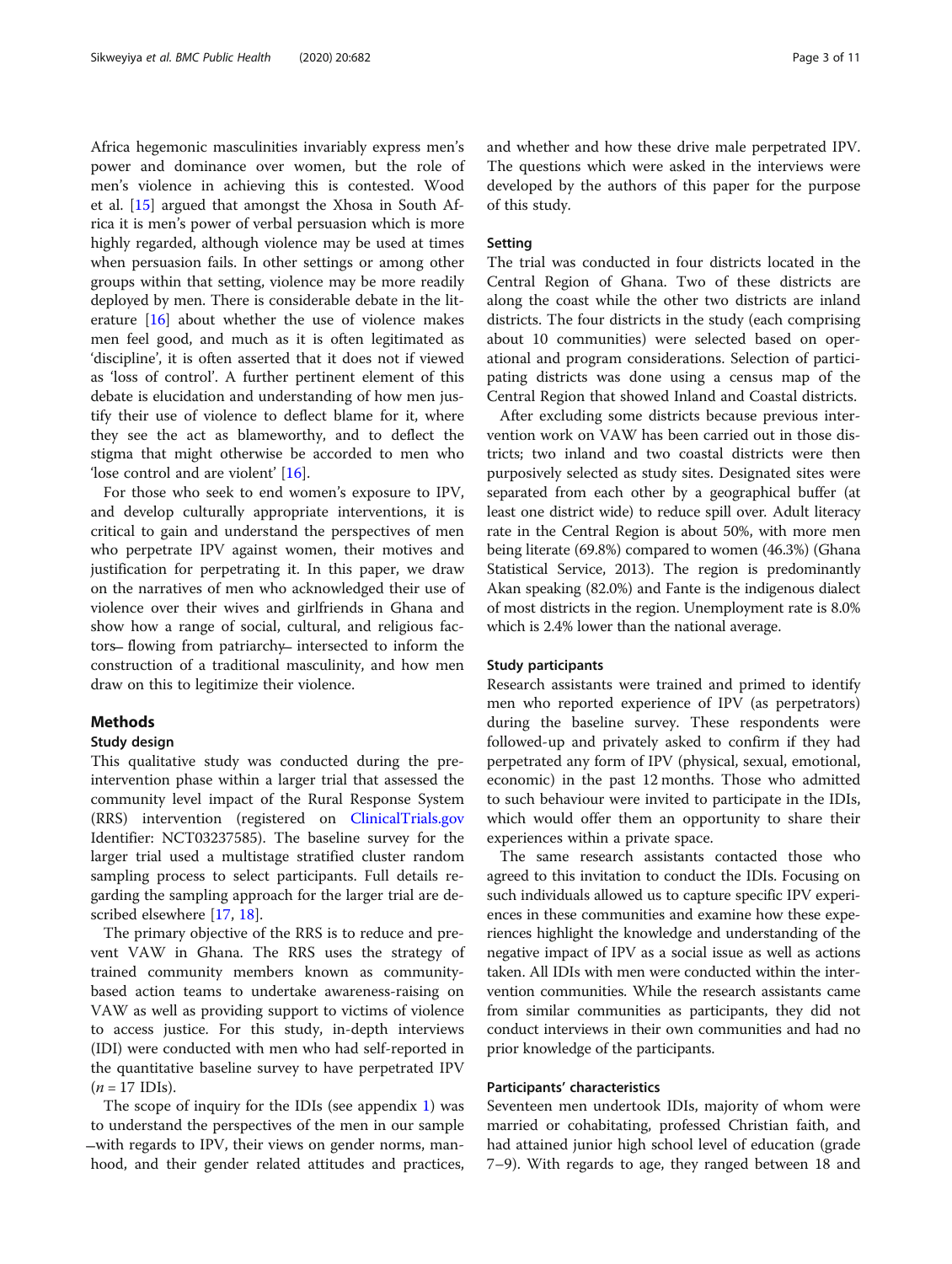73. Each of the 17 men was interviewed once. Few of the participants had lived less than 5 years in the community, while most had lived there over 16 years. In terms of age, four men were between the ages of 18–25, six were between 26 and 35 years, three were between 36 and 44 years and six were between 45 and over. With regards to marital status, 13 were married, three were single, two were cohabiting and one was divorced. One had never attended school, six had completed primary school, three had completed junior high school, five had completed senior high school, two had tertiary education.

Amongst those employed, most men were likely to be working in the agriculture sector (including fishing) as it was the main occupation and employed more than twothirds of the work force in many districts. Fishing is concentrated mainly along the coast, whereas cocoa and oil palm production is concentrated inland.

#### Data collection

The IDIs were carried out from May to June 2016 by male interviewers. The interview guides were translated into local languages (Fante and Twi) by bi-lingual members of the project team at the University of Ghana. This was independently back translated by consultants who had not seen the English guides. The project team then discussed and resolved differences before the tools were used. Participants were interviewed in either Fante and Twi, in a private space of their compound or away from their residence (if desired). Interviews lasted about 1.5 h. From about the 15th interview, no new information was being produced, and this suggested to us that saturation had been reached.

#### Data analysis

All audio-recorded interviews were transcribed verbatim. Transcriptions were augmented with researcher's field notes generated through observations during the IDIs. Data were analysed inductively using thematic analysis [\[19](#page-10-0)]. However, there were deductive elements to the analysis as we explored themes that have been reported in similar published studies and then tested those in our data.

Transcripts were read repeatedly, and initial codes developed based on the IDI guide and short words or phrases representing segments of the text in the transcript. The first author used the codes to develop a codebook. Following this stage, all authors reviewed and tested the applicability of the codebook using the raw data from the transcripts, which led to expansion of codes. Next, text which seemed to fit together was grouped together under a specific code [[20\]](#page-10-0).

Further to this, the authors explored the data and identified numerous open codes. Analogous open codes were grouped together under clearly defined categories [[20\]](#page-10-0). Next, the authors explored the relationships between the categories and interpreted what they saw emerging [[19\]](#page-10-0).

#### Ethical considerations

Ethical approval for the study was obtained from the Institutional Review Board at the Noguchi Memorial Institute for Medical Research, University of Ghana, (# 006/ 15–16) and the South African Medical Research Council's Ethics Committee (EC031–9/2015). All project staff received training on gender, VAW, and research ethics prior to implementing the trial. All participants were asked to provide written informed consent before participating. This was done in participants' language of preference (English or local languages).

Participants were informed about the purpose, risk and benefits of the study and that participation was voluntary. They were also informed that they may withdraw at any stage or skip any question in the research, with no adverse consequences to them. All participants were assured that the information they provide will be handled confidentially and that findings will be reported with complete anonymity (pseudonyms were used for participants during interviews and are not representative of any particular ethnic group).

All interviews were recorded both in writing and audio taping with the consent of the participants. Participants were reimbursed for their time with a beverage (malt) and water as well as Ghs 10 ( $\sim$  2.5 USD).

#### Results

The sample of this study was limited to men who reported in the baseline survey to have used violence on their female intimate partners. As such, these findings reflect the gender attitudes and practices of men who reported to have used IPV, and not those of all men in the Central Region of Ghana.

#### Men make decisions at home and perform his roles

Most men held a view that decision-making in the home is a preserve of men, and also a responsibility men cannot abdicate, as it is part of their expected gender roles. This was best illustrated in Dodzi's narrative to follow: 'At home I make the decisions and perform my roles and do the things that I'm supposed to do for my wife when it comes to our chop money [i.e. money for food and the home and other things]'. Several men viewed decisionmaking in the home as a man's natural and essential role, as Adjo explained: 'In most cases, it's the man who has to initiate such issues of planning for the future of the children. If that fails to happen, the future of the children will be jeopardized'.

Our interviews suggested that a man's failure to provide such direction to his family would reflect badly on him as a man, in so doing call into question his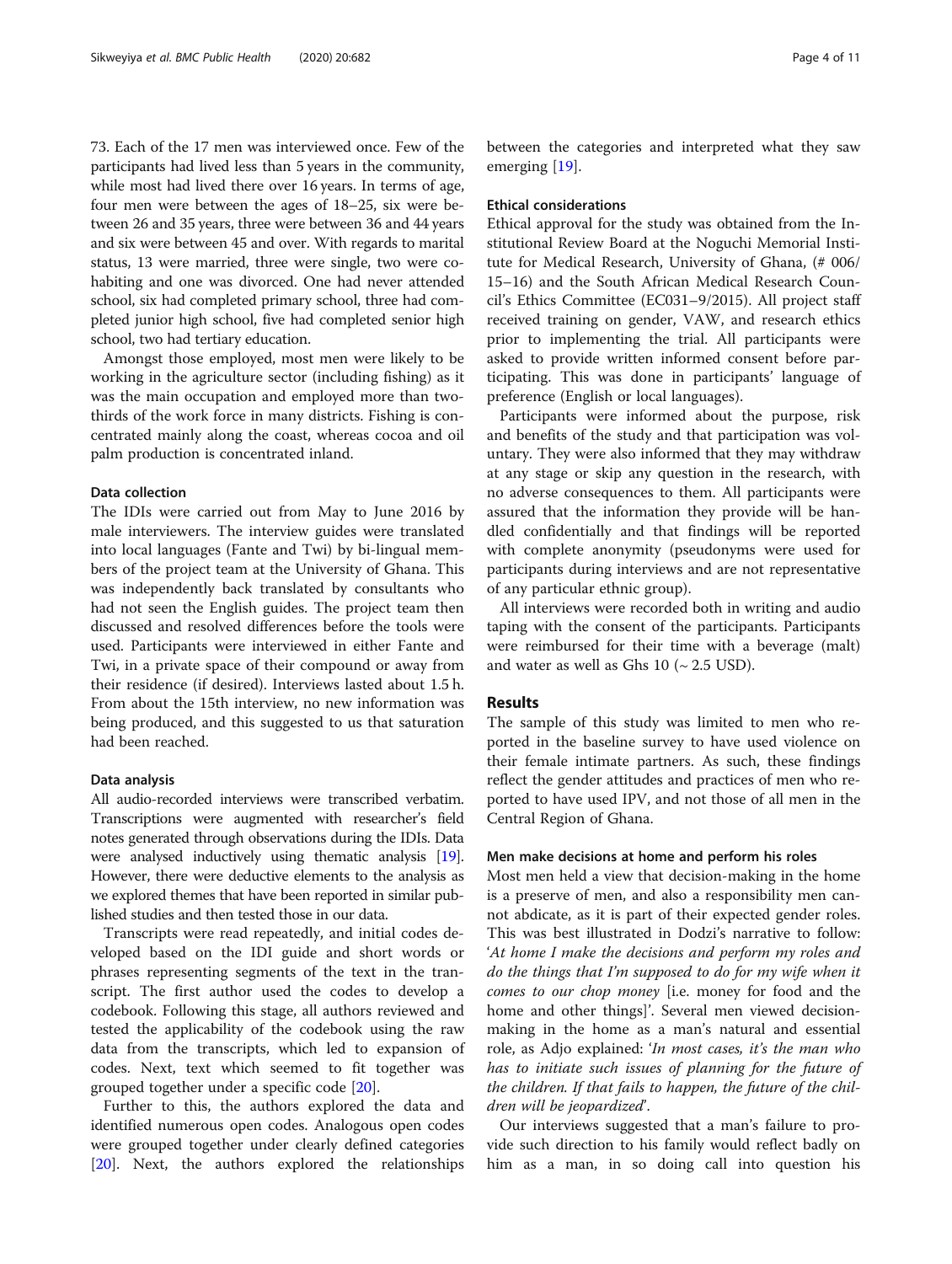masculinity. Yet, on the other side, this socially sanctioned duty of men to provide direction to his family primarily worked to elevate and emphasize men's position as superior to women and other males (e.g., boys) in the gender hierarchy. Elikplim's asserted: 'The man can tell his son not to go out and he'll listen but the woman can also tell the son the same thing but the son won't listen to his mom'.

Men considered that the hierarchical gender structure described here, with men occupying the top most position, needed to be respected by the wives to prevent violence in their homes. Any challenge to it from a wife could result in beating from her husband. To argue and substantiate their view that a man is the head of the household, some men drew on religious teachings and texts. Danquah contended that: 'As Christ is the head of the church so is a man to the house'. Several of the men drew on the higher authority of 'God's law' to justify their view that they were superior to women. Adjo commented that: 'If we are to be honest, even the Bible makes us understand that the man is the head of the family … '. For these men, this 'God given' role could not be contested, and this meant that women must subject themselves to their control, and dutifully perform their duties to serve them. It was in the context of a perceived challenge to men's rules and authority that men emotionally and or physically harmed their female partners.

#### 'Women are not regarded in society'

While Acheampong explained that in his community 'men do not treat women as fools', and 'men are not rough with women', other men shared contrasting attitudes and experiences regarding gender relations between men and women in their communities. They shared narratives that suggested they thought women were sub-human or intellectually inferior. This is evidenced by Elikplim's argument:

Elikplim: I think that since women are not regarded in the society that's why they're not allowed to make decisions; we count them as part of our cooking utensils and other things.

Interviewer: So, are you saying that women are counted as cooking utensils and other things?

Elikplim: Maybe this is one the woman 2, like plate 1, woman 2, and spoon 3.

Highlighting that women were feeble-minded and subhuman, men like Elikplim contended that it was the men's duty to think on behalf of women and provide them with direction on what ought to be done and how. Yet, while some men reasoned that it was progressive for a man to consult with his wife when taking decisions, they stressed that the final decision-making lies with the man. Abedi underscored that: 'A man [takes the decision] but a woman also brings her idea to touch, so it's going to be 70-30'.

Similarly, other men argued that it is important for a man to listen to his wife's opinions as that can aid men in making well thought through decisions. However, it was apparent in the data that the final decision on a matter rested with the man. While initially it may appear that these men were different from those, within this sample, who demonstrated gender-inequitable attitudes with regards to decision making at home, these men had no intention of considering the views of their wives and allowed no indication that their wives had the power to make them decide on anything that did not suit them. Also, interviews showed that the men's trepidation about including their wives in decision-making process stemmed from how they felt the society would perceive them and appeared to have nothing to do with the quality of the woman's contribution.

Our interviews suggested that almost all men interviewed preferred a wife who exhibited a femininity characterized by obedience towards her husband. This is best illustrated in Abronoma's extract to follow:

Decisions normally taken are farm related. The man could take a decision like "I have seen some farm somewhere here, let's go clear the land". If the woman is "correct" [obedient] she will go and assist you cultivate the land. On the other hand, if she is not correct [disobedient], she will not help the man in the farm. (Abronoma)

The notion that a good woman acquiesces to men was a strategic tool in bolstering this traditional masculinity and worked to sustain these men's dominance over women. Practically, the men's stated preference for a subservient wife was another tactic for controlling women and ensuring that they be fearful and subservient to their husbands, and thereby conform to their dictates. The ever-present threat of violence underpinned this.

Interviews suggested that wives, however, were not completely excluded from decision-making. We interrogated the data to understand the terms and circumstances under which women were included. The narratives suggest that instances of a wife's inclusion had conditions attached, and chiefly depended on the woman's demeanor. For example, wives who were perceived to be disrespectful by some men, and disagreed with them were excluded, while those viewed as subservient were included. In his interview, Abedi explained that he broke his engagement with his fiancée when he noticed that she had started disrespecting him and challenging his decisions: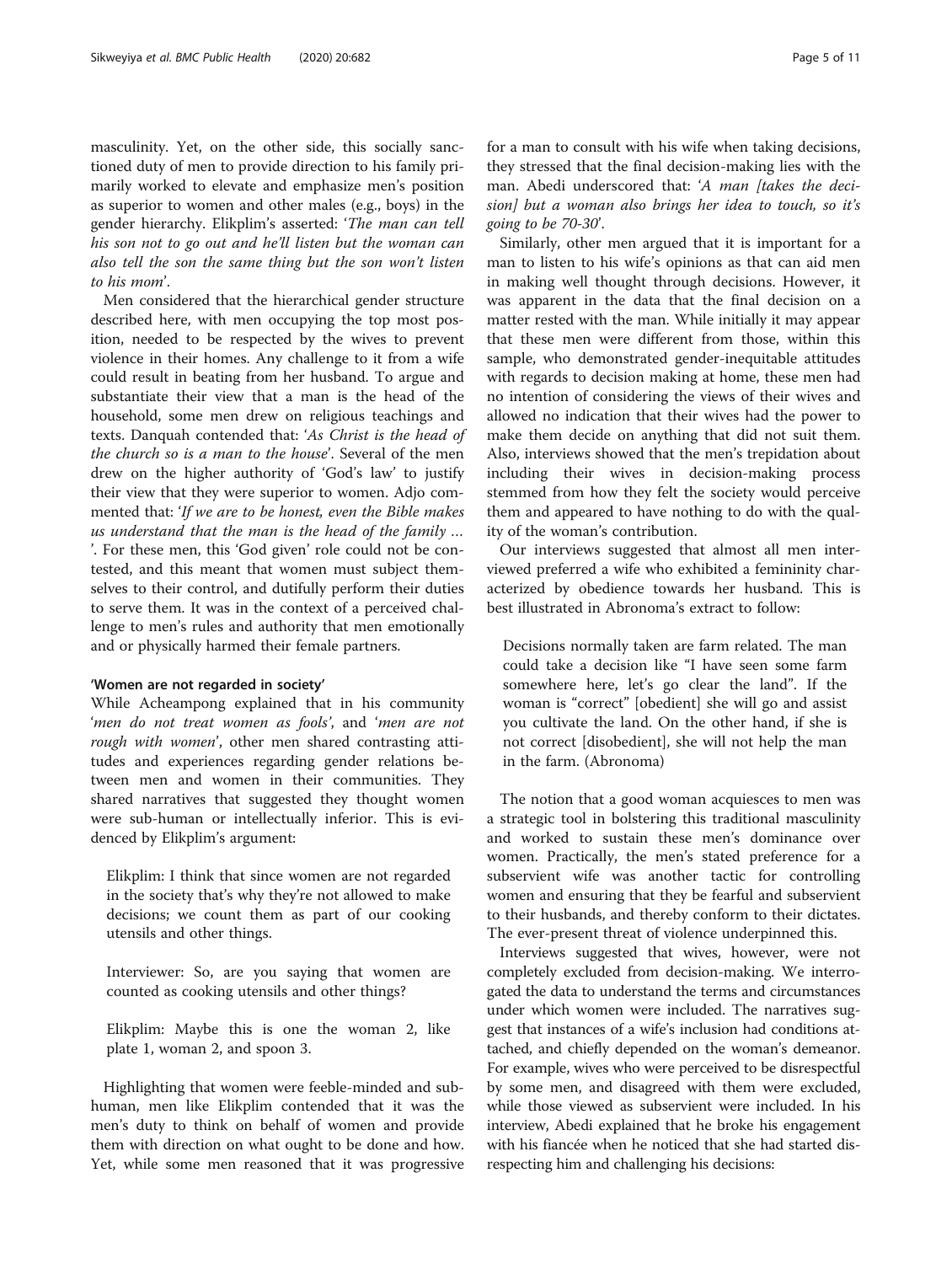We were planning to get married but later I gave one of my keys to her but she felt pompous; if I said 'oh Abena do this', she said she won't do that. She started challenging me so I told her I can't continue this thing … she can go her way. So as for women, if you study her well and you get married to her, you can share ideas. That's why most men don't share ideas with their wives, only a few. (Abedi)

Thus, the women's inclusion in decision-making was a reward for their subservience and support to men's ideas, a subtle strategy to control women and keep the existing hierarchical gender structure undisturbed. It appears that the wives of these men knew of these expectations, were aware of the violent consequences to them if they challenged the husband's authority.

#### Men should provide, and women must cook

The interviews suggest there were rigid and distinct gender roles which were conspicuously reflected in the attitudes and practices of these men. Men's dominance of decision-making was one male gender role, but there were many more that were perceived as ingrained in inflexible and unchanging 'culture'. For example, Aboagye asserted that in his culture there were 'responsibilities that were solely reserved for women and others exclusively meant for men'.

The gender roles for women centered around the home and this is best shown in Adjo's explanation that: 'The difference here is, in the case of a woman, your responsibilities are to clean the home, tidy up everywhere including the toilets, and cook for the man'. In the interviews, it appeared that the need to reinforce men's supremacy over women, primarily informed the gender roles for women. For these men, women's responsibilities were menial and domestic.

On the other hand, there were roles that were clearly reserved for men. Many men expressed the view that a man's place is outside the home; where he is expected to toil to earn money for his family's upkeep. This provider role̶a key trait of the traditional masculinity which was valued by most of the men comes with clearly stipulated responsibilities that a man must perform. Aboagye's assertion that: 'The role of the man is that since you brought the woman into your house, you have to make sure you provide her with food, clothing, good shelter, and other basic things at home', is explanatory.

As argued by Adjo below, a man who succeed in performing these responsibilities obtained some social rewards including respect and honour as a man in his community:

In terms of reward, if there is any that comes, it goes a lot more to the man than the woman because

your ability as a man to take very good care of your wife for her to look good is what brings honour to you. (Adjo)

Yet, interviews suggest that a man who failed to meet these responsibilities may lose the respect of his wife and therefore be stripped, symbolically, of his position as the head of the household.

Gender roles could, however, be temporarily filled by either men and women. Yet, per these men's views, this exchange of gender roles chiefly depended on men's will. Some men emphasised that such change was time and circumstance bound and never perpetual. In explicating this, Aboagye said:

It will work because it could happen that there is some day the woman wouldn't be feeling that ok so since you the man knows she is sick and cannot do her household duties, you have to give a helping hand maybe for 2 or 3 days. In the same way when it comes to the woman, you have noticed that the man isn't feeling well so the roles or duties he is supposed to do that period and he isn't doing, you have to help him accomplish that task for maybe 2 or 3 days.

In line with Aboagye's view, in other men's narratives there was an indication that gendered tasks could be shared in a limited way under certain circumstances. For example, Kofi emphasised that a man should help with domestic chores when the wife was infirm and therefore unable to carry out her domestic roles but not in other circumstances. He posited:

The role of the woman is that you have to cook, you can also fetch water for your husband to take his bath and ask him to eat his food. You the woman has no right to ask your man to go to the kitchen and cook food. What is even the essence of the marriage in the first place? The only time you can sacrifice and do those things is when you realise that your wife is sick and cannot do anything. (Kofi)

In the interviews, it was evident, however, that the rigidness of the gender roles was challenged under various economic conditions especially when the woman was bringing in money in the home or was the sole breadwinner, but even here it was implied that this could be temporary. Aboagye's extract below shows this:

Sometimes when you the man is financially unstable, you can at least talk to your wife to support with what she has, and later you will pay her back. So, I think when all these go on in the house there will be peace. (Aboagye)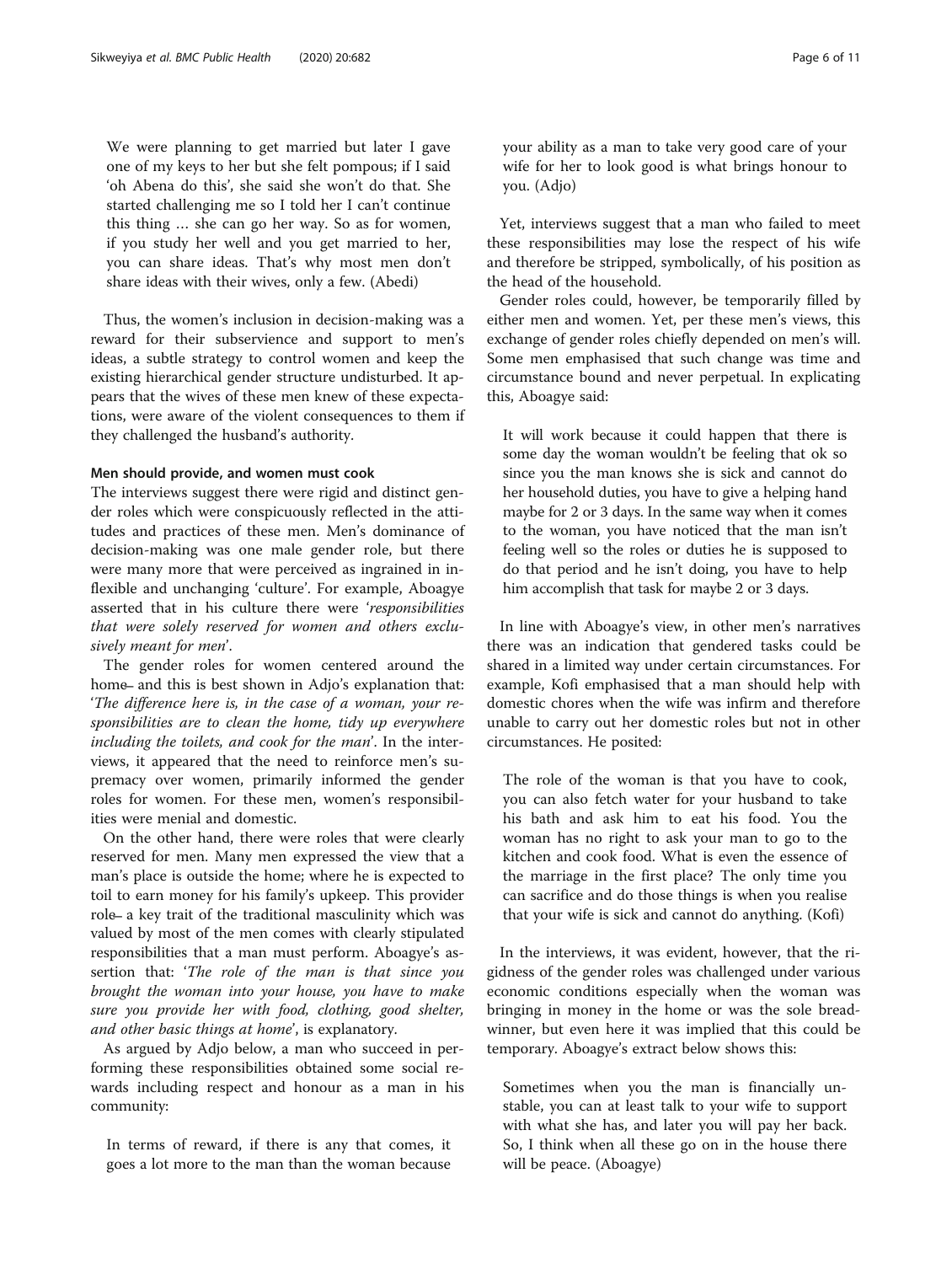Linked to the notion that the men's place is outside the home, material provision was a critical feature of the traditional masculinity, valorized by most men in our sample. To attain this masculinity, men had to provide for their wives and children. Any failure to provide triggered frustration in their wife and, sometimes, a violent response from the men. Kofi's extract to follow is illustrative:

Chop money can also generate violence in the house. Maybe even if the man is financially unstable, he [husband] won't even inform the woman of the fact that he doesn't have money today but the moment the woman asks for money, then he will use pride. Pride can never solve that problem. (Kofi)

If the wife questioned the men's inability to provide for her and his children, men interpreted this as a direct assault on his masculinity and would use violence to temporarily reclaim his honour.

#### She is mine and must allow me to do it (sex)

In the interviews, several men emphasized that the wife's responsibility towards her husband centered around her 'pampering' him. According to these men, 'pampering' meant to sexually pleasure and satisfy the male partner. Two reasons appeared to inform these men's sexual entitlement on their female partners: the bride-price and the notion that 'men own their female partner (i.e. 'You are my girl')'. In the interviews, men interpreted their bride-price payment as meaning that they own their wives, and that their wives cannot refuse their sexual advances.

Our data showed that men's entitlement to be 'pampered' by their wives was inextricably tied to their view that because the man had paid bride-price for his wife and met other customary demands from the wife's family, he was entitled to her sexually. For men who held this notion, a wife was thus culturally bound to satisfy her husband sexually whenever he desired. Adom explained: 'How can I marry you and put a ring on your finger and when I want to have sex you say no? If you won't do it then it means you don't love me'.

The payment of bride-price emphasized men's sense of ownership of their wives and entitlement to their bodies. It also meant that wives were not permitted to go with other men. For men like Danquah, a woman who was suspected, or known, to have cheated on her husband should expect to be physically beaten. Danquah posited:

The woman I was with cheated on me with another man as a result I got annoyed and gave her some punches. Because, as a woman that I have married

legally, how can you cheat on me? So, if a woman goes out without coming to sleep home, what does it mean? So, that is what happened which led to the violence. I gave her some punches which she also replied and become a problem which led to the divorce. (Danquah)

It was not only in a marriage that some men felt sexually entitled to their partners. Men in dating relationships also felt entitled to have sex with their partners whenever they desired sex. Several men reported that they had forced their girlfriends to have sex with them.

It appears their entitlement to have sex with their girlfriends, whenever they wished, was also linked to their view that men own the women they are in a relationship with. Such sexual entitlement and sense of ownership of women is best illustrated in Abedi's extract below:

Oh I forced her I told her, 'chaley [dude] today I feel oo' so I want to have sex with her, but she said 'chaley today I am tired', but I said 'oo what are you talking about, that is why I told you I am in love with you, you are my girl so you have to allow me to do it', but as I said I had to force her … yeah, about 3 months, 4 months I hadn't had sex so (laughing). I forced her. (Abedi)

In our sample, men who reported to have sexually violated their partners were likely to also report that they felt entitled to their partners' body, that their partners were their possessions, and had strongly identified with the traditional masculinity circulating in this context.

#### Beating as discipline

The men in our sample viewed partner violence as a strategy to discipline a female partner. Addae very simply remarked: 'occasionally the man will beat the woman'. Danso similarly explained that: 'in marriage it is not always smooth, there will definitely be beatings, but they are no big issues'. Through first diminishing and even dehumanizing women, men found it easier to inflict violence on their female partners.

For some men, wife beating was an entitlement that came with marriage, and was closely tied to men's payment of the bride price for the wife. Adom's quote below shows this:

When I used to stay here the relationship that exists between a man and woman sometimes it's heartbreaking … because a man can be living together with a woman while he has not performed the marriage rites, but the man beats the woman like he has performed the marriage rites of the woman. (Adom)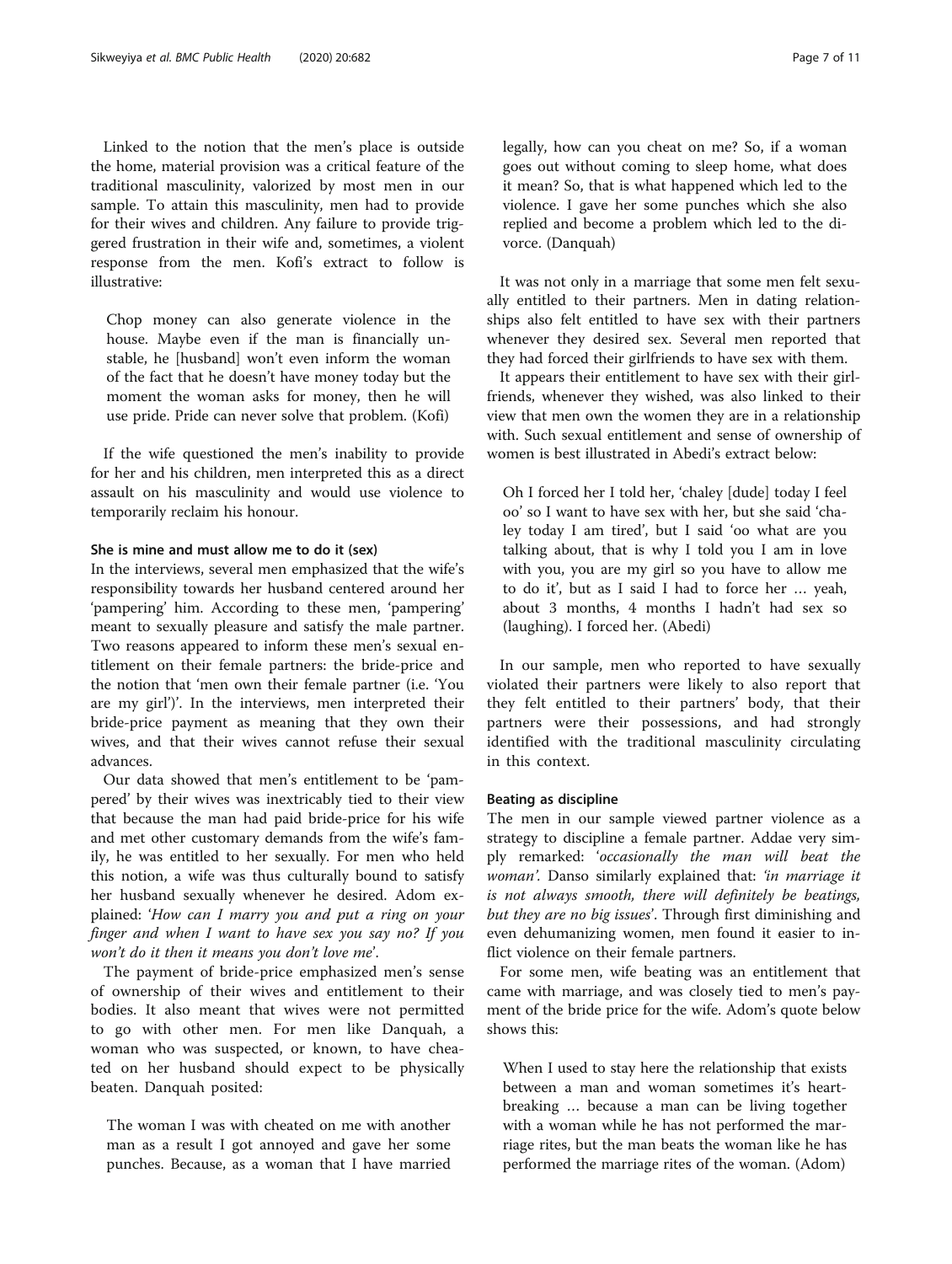Wives were perceived to be men's possessions and thus under their control. Dodzi explained that: 'for understanding to prevail in the home, she [wife] has to obey me and listen to what I tell her'. When a wife was judged to have misbehaved, or had been disobedient, men felt it was their responsibility to discipline her. Abronoma's narrative to follow evidences this, he posited: 'I came from the farm only to find my wife sleeping instead of joining me in the farm. Meanwhile, she wasn't sick … nothing happened. She wasn't injured. I gave her a lesson [beating]'.

Likewise, several other men described instances where they had beaten their wives. Abronoma reported that 'My second wife, I caned her … yes. I used a cane to whip her'. Suggesting that he has beaten his wife multiple times, he further said: '... the last time it [beating the wife] happened was when I divorced my last wife' (Abronoma). That some men had repeatedly beaten their wives and used implements (such as a whip) to do this with, suggests the severity of IPV perpetration by these men.

Men felt they had the responsibility to discipline a 'lazy wife', and some, like Mawuli, went as far as to blame the women for their violence: '[it] was because of what she said that made me raise my hands on her'. He further explicated: 'Okay, I see some cases of these violent acts. Sometimes the woman is someone who doesn't respect, so the man can hit her in the face or be physically violent towards her'. He felt it was his responsibility to beat his wife when she 'deserved' it, and complaining about being hampered in doing this due to the children, Mawuli said:

Interviewer: Was it because of her refusal to sleep with you?

Not only that but other issues also gave rise to my violent behavior towards her … because of the kids at home I find it difficult to hit her even if she does wrong. (Mawuli)

Blame deflected any sense of guilt for the beating. When Kafui was asked how he felt after beating his partner, he stated that 'I didn't feel anything because; I knew she wasn't doing the right thing and if she had listened to me, I wouldn't have beaten her'. Beating their wives was a necessary form of discipline for a disobedience or shirking responsibilities, something that men could not abdicate. For them, it was part of being a man. Notwithstanding, few men perceived wife beating as violence and somewhat regretted it.

#### **Discussion**

This study has described the perspectives of men who used violence against their female partners. We have shown how an array of social, cultural, and religious factors – deriving from patriarchy – coalesced to inform the construction of a traditional masculine position which the men interviewed aspired to occupy. These factors included the notion that decision-making in the home is a man's prerogative, as are the rigid and distinct gender role (e.g. domestic work), men's perceptions about owning their female partners and having the right to have sex with them whenever they desire, and the notion that wife beating is legitimate and important for discipline. Our findings show that it was through performing or aspiring to achieve this form of masculinity that men employed different forms of violence against their female partners. Moreover, findings suggest that the traditional masculinity displayed or aspired to by these men was rooted in patriarchal power relations in which men were positioned as superior to and dominant over women. Also, findings revealed that patriarchy was particularly reflected in the gender attitudes and practices of the men, who had reported that they have been violent towards their partners and had generally supported men's dominance in decision-making at home and wife beating.

These findings are an important contribution to literature as they highlight how some structures of patriarchy (i.e. men's violence and patriarchal mode of production) [[21\]](#page-10-0) play out in this setting to subordinate women and inform the construction of a traditional masculinity (amongst men in our sample)- which often manifested itself through display of extreme gender-inequitable attitudes and use of various forms of violence against female partners. Thus, these findings bring significant nuance to understandings of the links between patriarchy and male perpetrated IPV in the Central Region of Ghana [[22\]](#page-10-0). Furthermore, these findings shed light on the ideas and justification violent men in this setting drew on to support their use of violence against their female partners and deflect blame.

It has been argued that Ghanaian culture demands that women should not only be submissive to their husbands, but also demonstrate unquestioning respect, be dutiful, and serviceable to the extent that going against or challenging abuse may be interpreted as an attempt to disrupt the authority of the man [\[7](#page-10-0), [9\]](#page-10-0). In this study, what the participants described is an inflexible gender hierarchy, which is enforced, as we have shown, through authoritarian rule by some men in the home.

In this context, the use of violence against female partners is seen as an integral part of the dominant masculinity, as presented by these men who have all themselves used violence. Hearn and others have argued that the use of violence by men is not an inherent part of hegemonic masculinity [[23,](#page-10-0) [24\]](#page-10-0), but our data suggest that in these contexts in Ghana it was inseparable from an authoritarian patriarchy and an intrinsic element of

I have hit her [wife] before.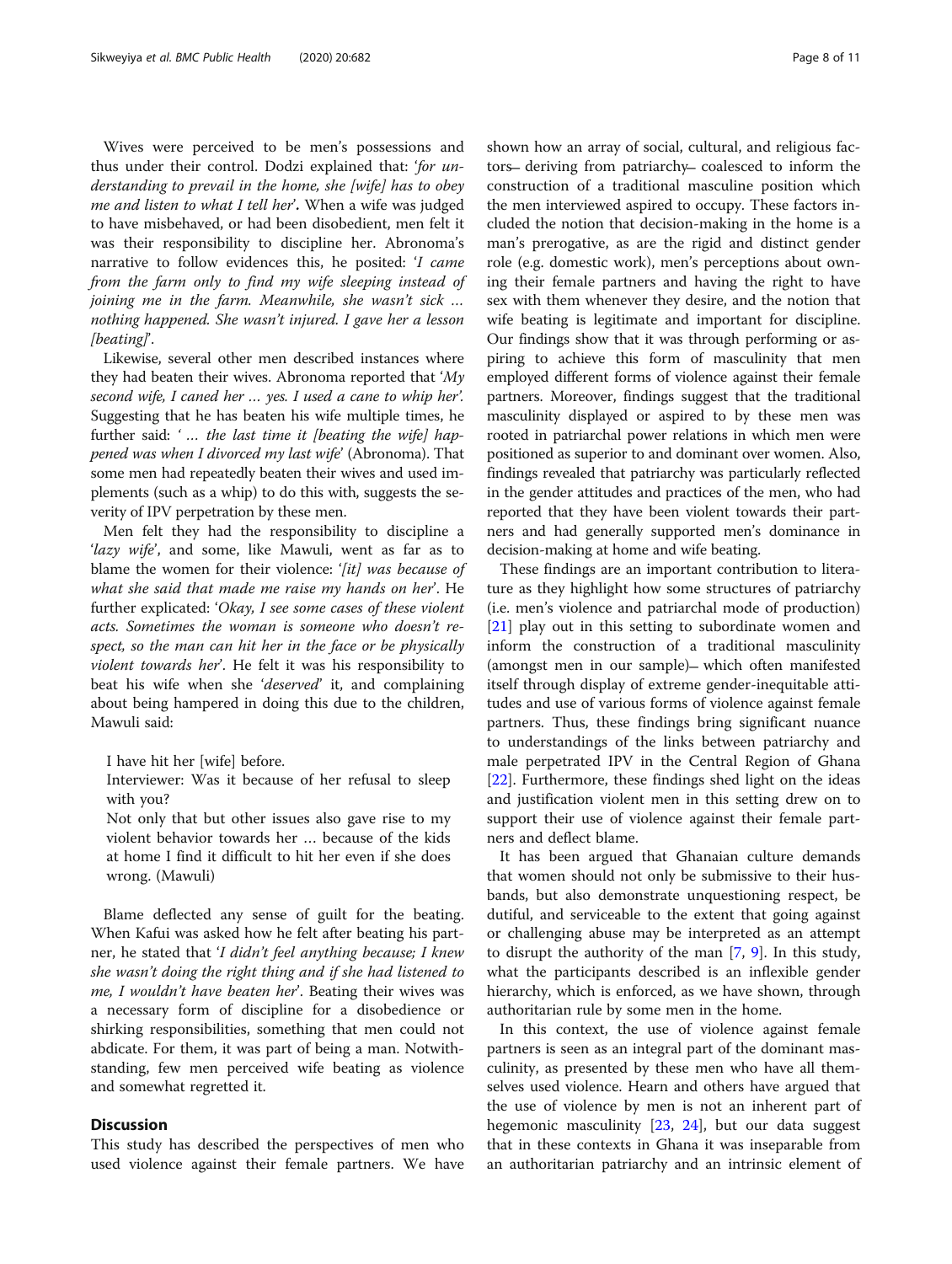the expected and revered authoritarian rule by some men within the home.

Our study has shown that the structures of patriarchy (e.g. men's violence and patriarchal mode of production) and related elements and practices illuminated by the interviews were very similar to those described by Walby [[21\]](#page-10-0) and found in very many settings: distinct gender roles, decision-making being a men's prerogative, men's sexual entitlement, and wife beating as discipline (see also [[25](#page-10-0)]). However, these elements alone, reveal little about the specific cultural context in which men construct and perform their masculinity and the embodied meaning of these different elements.

Notable features from the interviews were the extremes of subordination of women – some of the men dehumanized their female partners or viewed them as feeble-minded, categorizing them as possessions, little more than animated household implements. This clearly constitutes pervasive emotional violence against women. Some of the authors of this paper have undertaken research on IPV in many countries over several decades and have often reflected that women are objectified and treated as children or as possessions, but have not previously encountered women described as household implements in any setting. Furthermore, the subordination and dehumanization described by men interviewed- a tactic often used in genocides or conflict situations  $[26]$  $[26]$  $[26]$ was required in order to justify the treatment of women, when the men thought women were disrespectful, disobeyed or had transgressed gender roles. These men said it was their culturally sanctioned responsibility to control and discipline their female partners, as part of fulfilling their gender roles [[27\]](#page-10-0). Feminist scholars argue that when the sub-humanness of women obtains justification from tradition and religion, it legitimizes men's use of violence against women; and that, when men think of women as less human, they often act in violent ways towards them (Shose Kessi: personal communication). Indeed, some men's sexual violence against their wives appeared to have been legitimated by the cultural practice of bride-price payment which, in turn, seemed to have informed these men's sense of ownership of their wives, making them to believe they had unlimited access to their wives' bodies [\[28](#page-10-0)]. It was thus in the context where wives resisted their husband's sexual advances that men sexually assaulted their wives [[5,](#page-9-0) [7\]](#page-10-0). This is akin to findings of a South African study in which men's sexual entitlement was the most commonly reported motivation for rape of women [[29\]](#page-10-0).

There are implications for the development of prevention interventions that stem from this research. To build effective programmes to stop men's IPV in this setting, more research is needed to understand how men who are violent perceive dominant forms of masculinity and their

contribution to IPV. It is difficult to see how interventions to prevent IPV can be effective without transforming the dominant construction of masculinity. For as long as men perceive that they are expected to enact authoritarian rule in the home, and view women as inferior to them emotional, sexual and physical violence are likely to be inseparable parts of the domestic regime. Building respect for and admiration of women, acknowledging domestic partnership and promoting shared decision-making are essential elements of programmes that seek to disrupt authoritarian patriarchies and prevent male perpetrated IPV. In this setting, such programmes should also address cultural and other context specific factors that drive male perpetrated IPV. Furthermore, among these violent men, who confidently perceived themselves to be 'traditionally' masculine men, widespread community-based change is most likely needed to enable and sustain change in masculinity, drawing on contributions from traditional and religious leaders as well as other community members.

We have also shown that some men refrained from beating their wives in front of the children or regretted beating their wives. This is an important finding as it displays a possible "crack" in the solid construction of violence as an intrinsic part of the hegemonic masculinity in this setting [[14](#page-10-0)]. This suggests that the dominant masculinity circulating in this setting was fragile and open to challenge [[14](#page-10-0)], and this needs to be emphasized as a factor that could potentially protect women from IPV. Moreover, this opens a window of opportunity for prevention interventions in those areas where it is difficult to tackle rigid gender norms upfront. Using violence within the family as an entry point should thus be an integral component of gender-transformative interventions to prevent male perpetrated IPV in Ghana.

#### Reflexivity

The authors constitute a team of African women and men researchers, who are situated within both academia and practice on the continent. They come from diverse disciplines and have expertise in qualitative research. The authors who are Ghanaians were born in Ghana and had lived within this context for the most part of their lives as academics and researchers. They were thus not only familiar with the context but had also spent a considerable amount of time in the study communities during the data collection period. With appreciation that their previous observations may bias their viewpoints on IPV perpetration in Ghana, they were fully aware and worked hard to be impartial in the interpretation of the data and avoid unintentionally imposing their personal opinions and assumptions on the data. Moreover, all authors including those who were African foreign nationals were a part of this study from conceptualization and data gathering through to the analysis and write up of the paper.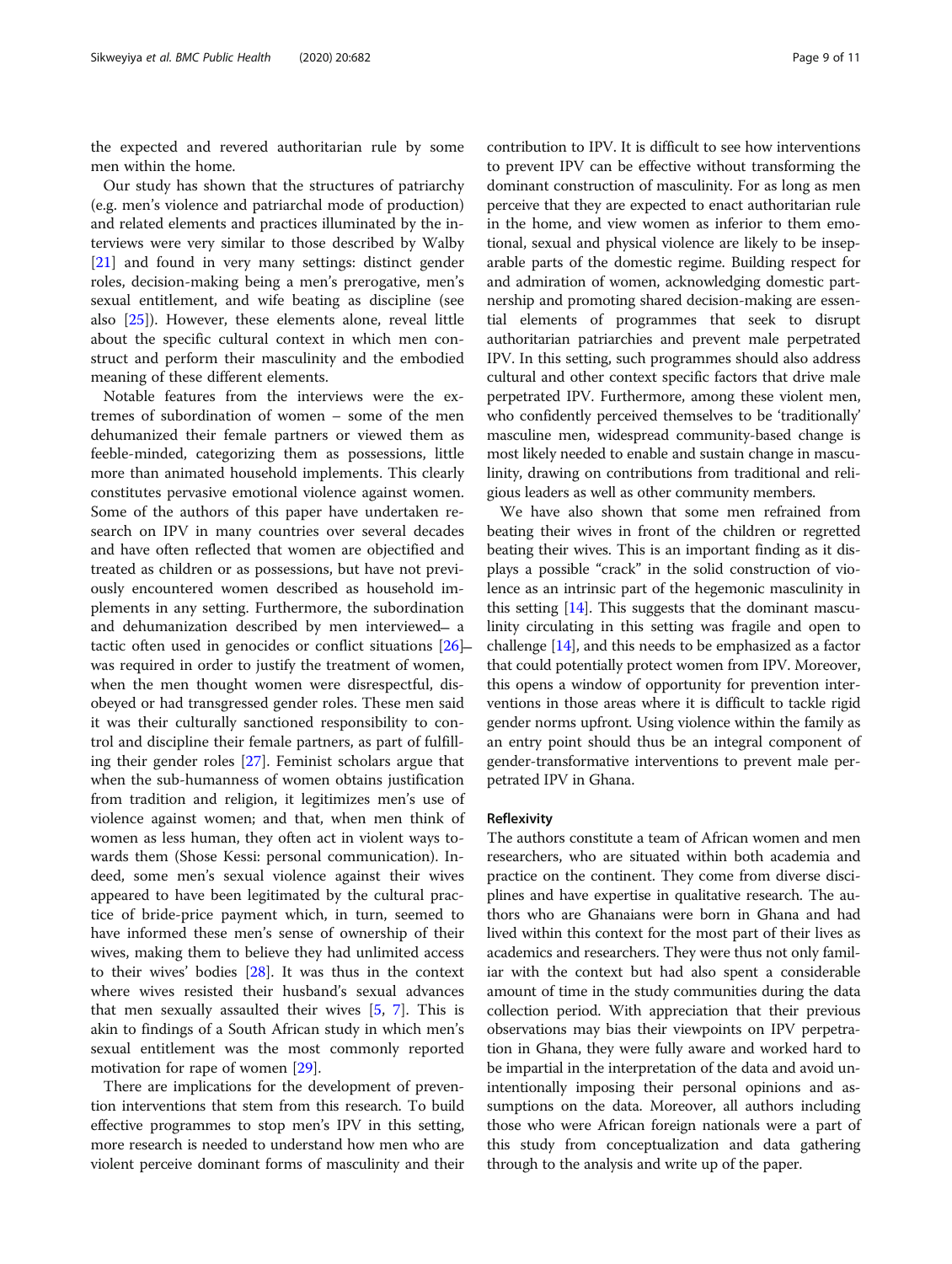## <span id="page-9-0"></span>Limitations

In this study, we only interviewed men who had reported in the survey to have perpetrated IPV against a woman. This may explain their extreme perspectives on IPV, gender-attitudes, gender norms, and violent practices; and these men are likely to be different in terms of gender attitudes from other men who do not perpetrate IPV in the Central Region of Ghana. However, the data from the men's interviews were triangulated with the researchers' observation notes – which were documented during the fieldwork – and these notes were included as data in this analysis.

As this was a qualitative study, which interviewed men who had perpetrated IPV, our findings are not generalizable, however we hope the insights we have gathered are of interest to other settings. It is also possible that some men may have felt compelled to answer in certain ways, including feeling the need to describe themselves as macho or to represent themselves in a socially desirable manner with regards to their perspectives on gender relations with women and use of violence on their female partners. Notwithstanding, this study is notable for the unique sample it used to study qualitatively the drivers of male perpetrated IPV against women.

#### Conclusions

There is consensus in the field of IPV that to reduce male perpetrated IPV, social norms that hinder gender equity and foster violence should be addressed [[22](#page-10-0), [30](#page-10-0)]. In Ghana, there is need for evidence-based primary prevention interventions that aim to disrupt and/or dismantle the existing hierarchical gender structure and the harmful hegemonic masculinity circulating in this setting. To reduce male perpetrated IPV in Ghana, there needs to be urgent implementation of evidence-based community-based interventions that aim to change destructive social and gender norms that render women subordinate to men and legitimate male violence, among which the COMBAT intervention that was evaluated as part of this research shows promise.

#### Supplementary information

Supplementary information accompanies this paper at [https://doi.org/10.](https://doi.org/10.1186/s12889-020-08825-z) [1186/s12889-020-08825-z.](https://doi.org/10.1186/s12889-020-08825-z)

#### Additional file 1.

#### Abbreviations

VAW: Violence against women; IPV: Intimate partner violence; RRS: Rural Response System; RCT: Randomized controlled trial; IDI: In-depth interview; FGD: Focus group discussion

#### Acknowledgements

We thank the participants who shared their time, experiences and reflections which made this analysis possible.

#### Authors' contributions

Conceptualization: Yandisa Sikweyiya, Adolphina Addo-Lartey, Esnat D. Chirwa, Deda Ogum Alangea, Phyllis Dako-Gyeke, Dorcas Coker-Appiah, Richard M, K. Adanu, Rachel Jewkes. Formal analysis: Yandisa Sikweyiya, Phyllis Dako-Gyeke, Addolphina Addo-Lartey, Deda Ogum Alangea. Funding acquisition: Dorcas Coker-Appiah, Richard M. K. Adanu, Rachel Jewkes. Methodology: Yandisa Sikweyiya, Adolphina Addo-Lartey, Deda Ogum Alangea, Esnat D. Chirwa, Rachel Jewkes. Project administration: Yandisa Sikweyiya, Adolphina Addoley Addo-Lartey, Deda Ogum Alangea. Supervision: Richard M. K. Adanu, Rachel Jewkes. Validation: Rachel Jewkes. Writing ± original draft: Yandisa Sikweyiya. The author(s) read and approved the final manuscript.

#### Funding

This paper is an output from the What Works to Prevent Violence: A Global Programme which is funded by the UK Department for International Development (DFID) for the benefit of developing countries. The South African Medical Research Council managed the funding. However, the views expressed and information contained in it is not necessarily those of or endorsed by DFID, which can accept no responsibility for such views or information. Furthermore, the funder was not involved in the design of the study, the collection, analysis and interpretation of data and in writing this paper.

#### Availability of data and materials

The datasets used and/or analysed during the current study are available from the corresponding author on reasonable request.

#### Ethics approval and consent to participate

Ethical approval for the study was obtained from the Institutional Review Board at the Noguchi Memorial Institute for Medical Research, University of Ghana, (# 006/15–16) and the South African Medical Research Council's Ethics Committee (EC031–9/2015). All participants were provided written informed consent before participating.

#### Consent for publication

Not applicable.

#### Competing interests

None declared.

#### Author details

<sup>1</sup>Gender and Health Research Unit, South African Medical Research Council, Pretoria, South Africa. <sup>2</sup>School of Public Health, University of the Witwatersrand, Johannesburg, South Africa. <sup>3</sup>Department of Epidemiology and Disease Control, School of Public Health, University of Ghana, Accra, Ghana. <sup>4</sup> Department of Population, Family and Reproductive Health, School of Public Health, University of Ghana, Accra, Ghana. <sup>5</sup>Department of Social and Behavioural Sciences, School of Public Health, University of Ghana, Accra, Ghana. <sup>6</sup>Gender Studies and Human Rights Documentation Centre, Accra, Ghana.

#### Received: 2 July 2019 Accepted: 1 May 2020 Published online: 13 May 2020

#### References

- 1. Devries KM, Mak JY, Garcia-Moreno C, Petzold M, Child JC, Falder G, et al. The global prevalence of intimate partner violence against women. Science. 2013;340(6140):1527–8.
- 2. Alangea DO, Addo-Lartey AA, Sikweyiya Y, Chirwa ED, Coker-Appiah D, Jewkes R, et al. Prevalence and risk factors of intimate partner violence among women in four districts of the central region of Ghana: baseline findings from a cluster randomised controlled trial. PLoS One. 2018;13(7):e0200874.
- 3. Coker-Appiah D, Cusack K. Breaking the silence and challenging the myths of violence against women and children in Ghana: report of a national study on violence. Gender studies and Human Rights Documentation Centre: Accra; 1999.
- 4. Jewkes R, Levin J, Penn-Kekana L. Risk factors for domestic violence: findings from a south African cross-sectional study. Soc Sci Med. 2002;55(9):1603–17.
- 5. Mann JR, Takyi BK. Autonomy, dependence or culture: examining the impact of resources and socio-cultural processes on attitudes towards intimate partner violence in Ghana, Africa. J Fam Violence. 2009;24(5):323–35.